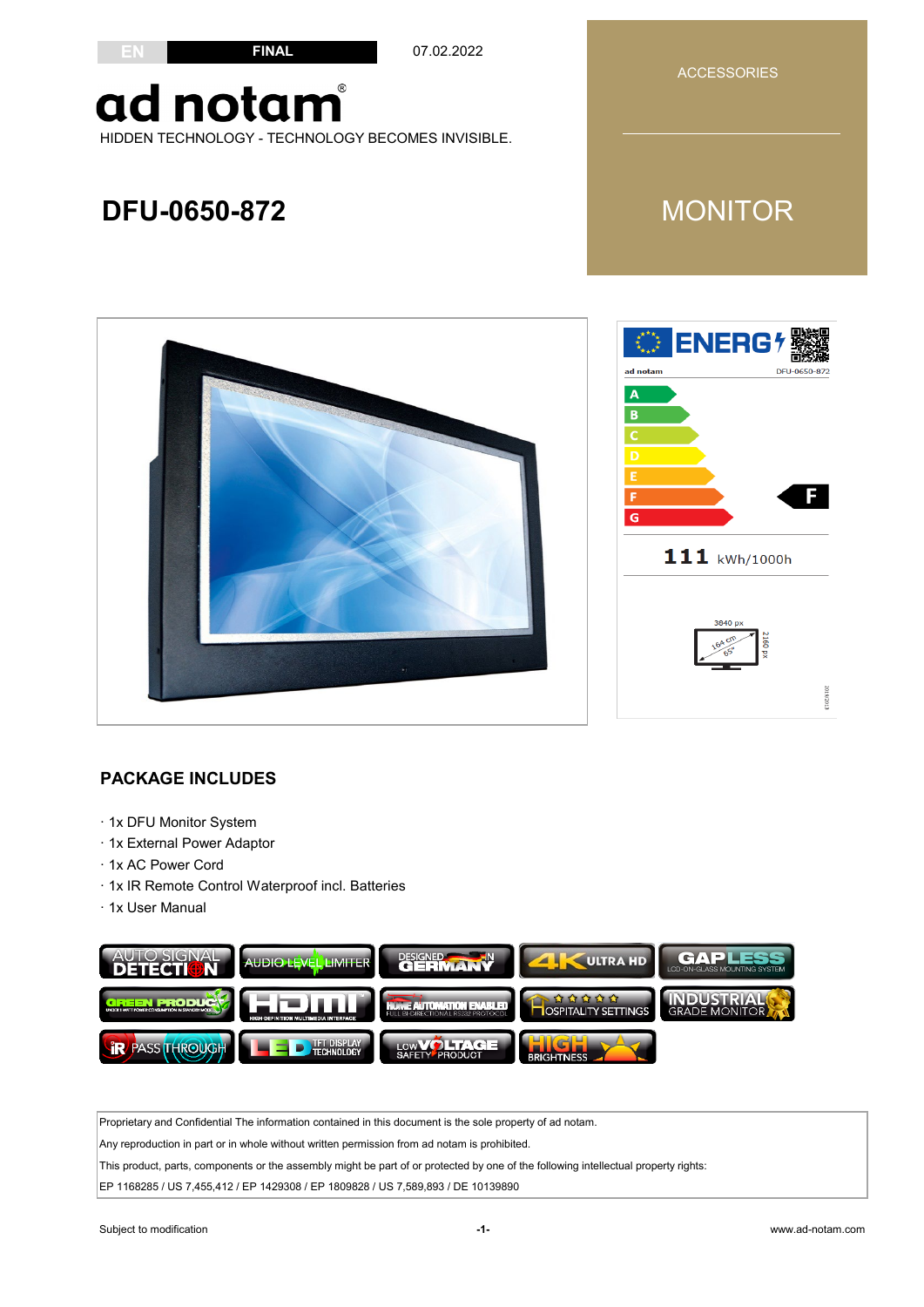07.02.2022

## ad notam

HIDDEN TECHNOLOGY - TECHNOLOGY BECOMES INVISIBLE.

#### **DFU-0650-872**

| <b>GENERAL INFORMATION</b>     |                                                |  |  |  |
|--------------------------------|------------------------------------------------|--|--|--|
| Article number                 | DFU-0650-872                                   |  |  |  |
| <b>Product dimensions *</b>    | 1500 x 888,5 x 60 mm (59.06" x 34.98" x 2.36") |  |  |  |
| <b>Product weight</b>          | 43 kg (94.79 lbs)                              |  |  |  |
| <b>Permitted product usage</b> | For In-Door-Use only                           |  |  |  |
| <b>Operating temperature</b>   | 0 to 50 Celcius (32 to 122 Fahrenheit)         |  |  |  |
| <b>Humidity</b>                | 20% - 80%                                      |  |  |  |
| <b>HS Code</b>                 | 85 28 52 91                                    |  |  |  |
| <b>Packaging type</b>          | Carton Box                                     |  |  |  |
| <b>Packaging dimensions</b>    | 1790 x 1290 x 350mm (70.47" x 50.79" x 13.78") |  |  |  |
| Packaging gross volume weight  | 162 kg                                         |  |  |  |



#### ACCESSORIES MONITOR

Subject to modification **-2-** www.ad-notam.com